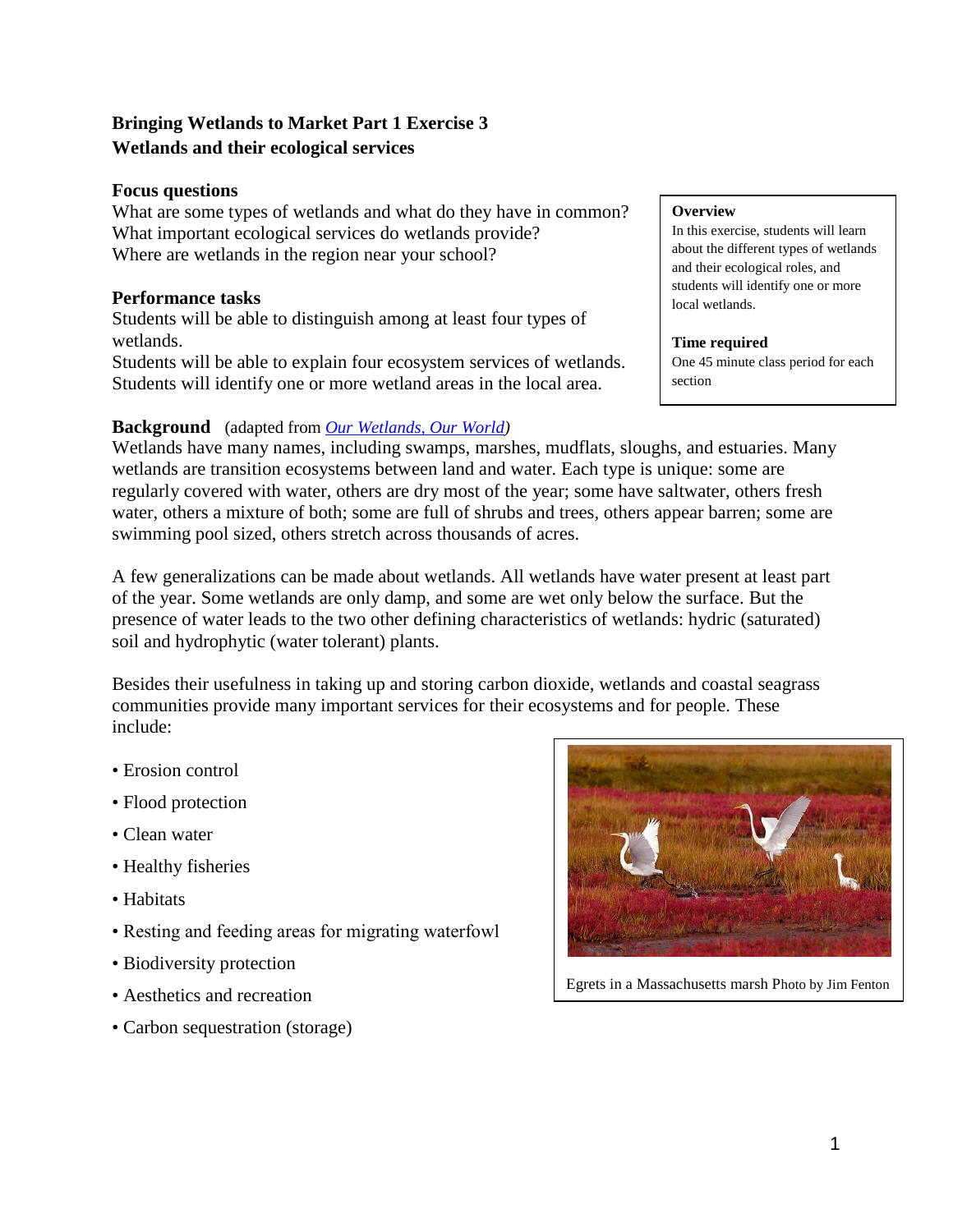# **Materials**

Student reading and images of wetland types or [Powerpoint file of wetland types](http://bluecarbon.wikispaces.com/file/view/Wetland%20types.ppt/444390684/Wetland%20types.ppt) Student reading on ecosystem services of wetlands Internet access Maps of your local region (see procedure)

# **Procedure**

1. Introducing wetlands

- a. Ask students to name as many types of wetlands as they can, and record the suggestions on the board. What do all the wetlands have in common? Answers will vary; all wetlands have fresh or salt water as a major factor.
- b. Have students refer to "Descriptions of Major Wetland Types." Ask students to add to their displayed list of wetland types so that major types are represented. There are many types of wetlands, so students may suggest some that are not introduced in the reading. The resources at the end of the reading can supply more information.
- c. You may wish to present the [Powerpoint file of wetland types](http://bluecarbon.wikispaces.com/file/view/Wetland%20types.ppt/444390684/Wetland%20types.ppt) to help students become familiar with the main types of wetlands.
- d. For an interesting literature connection, ask students to suggest some stories that involve wetlands. For example, Tolkien's *Lord of the Rings* includes several scenes set in swamps. Ask students to discuss why people might have been fearful of swamps in the past.



A swamp in Bridgewater, MA Photo by Jim Fenton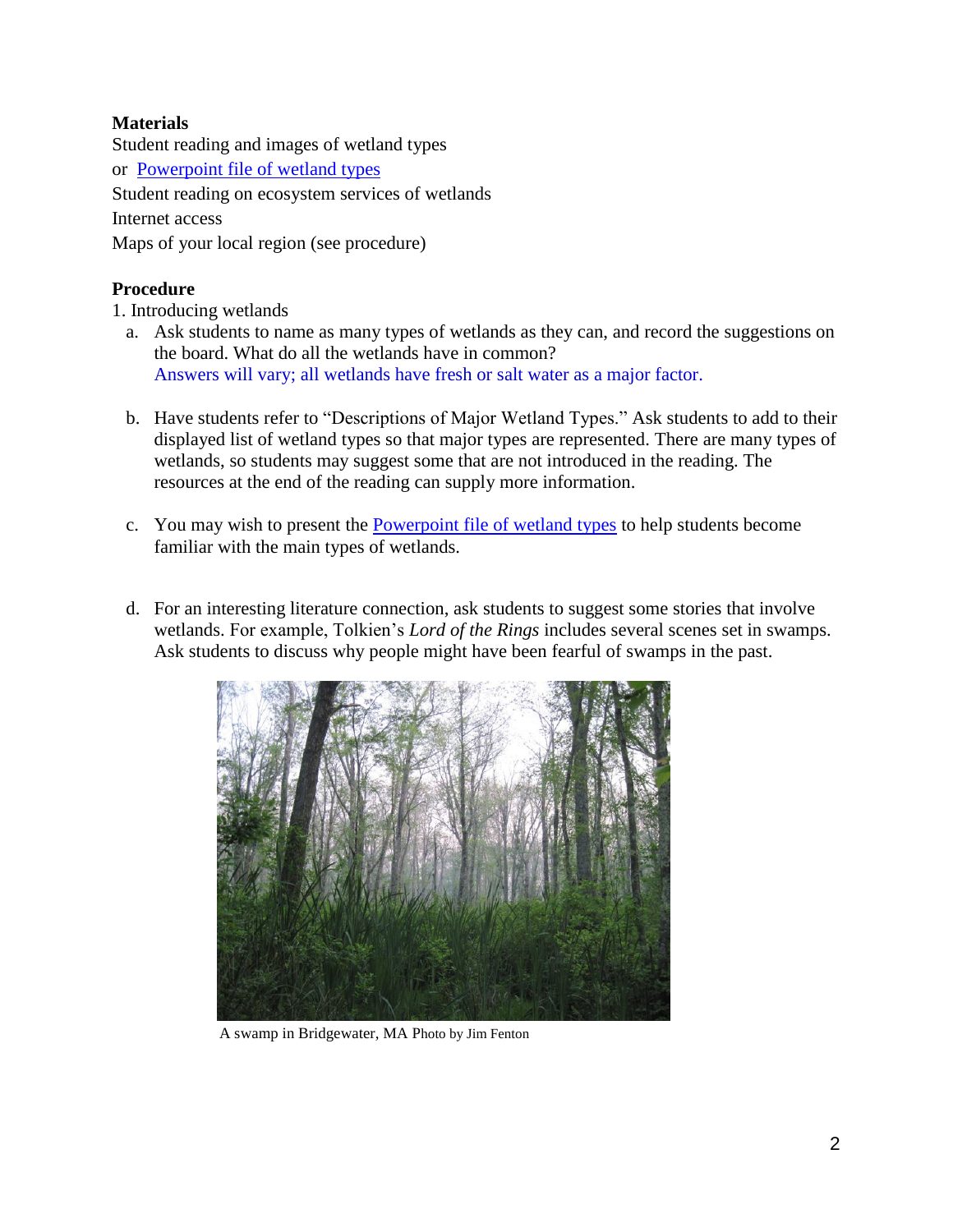

*Wetlands and coastal ecosystems provide important services for wildlife and people*

Osprey nest in a Massachusetts salt marsh Photo by Ken Morton.

- 2. Wetland services
	- a. You may wish to introduce or review this topic using the [Wetland Metaphors Activity](http://www.epa.gov/gmpo/education/pdfs/Activity-WetlandMetaphors.pdf) posted on the EPA web site. In this activity, wetland ecological roles are related to analogous human needs, such as the need for nurseries, shelter, and a resting place during travel.
	- b. Have students read the basic background information about wetland services and ecological roles "*Ecosystem Services of Wetlands."* Extensive additional information on wetland services is available here [Wetland ecosystem services](http://www.ramsar.org/cda/en/ramsar-pubs-info-ecosystem-services/main/ramsar/1-30-103%5E24258_4000_0__)
	- c. Ask students to suggest as many services as possible that are provided by wetlands and coastal ecosystems, and list them on the board, noting whether they are most helpful for plants and wildlife, the physical environment, or human activities and property. Have students record this list for use with stewardship and outreach projects.
- 3. Identifying local wetlands

In this section, you will ask students to locate as many of the wetland types as possible in your region. Students should work in small groups, and you may want to assign a different part of your geographic area to each group.

For this project, students should use different types of maps, both paper and on-line, if possible. Sources of local maps include:

- Your local conservation commission
- USGS topographic maps: order paper copies or download free at [the USGS store](http://store.usgs.gov/b2c_usgs/b2c/start/%28xcm=r3standardpitrex_prd%29/.do)
- [Google Earth](http://www.google.com/earth/index.html)
- Free digital topo maps [web site](http://www.digital-topo-maps.com/)

Massachusetts, like many states, has a free online viewer with wetlands identified by type. Wetland maps for Massachusetts are accessible at the [state GIS web site](http://maps.massgis.state.ma.us/images/dep/omv/wetviewer.htm) On this site, click "legend" in the key to see a display of the categories and abbreviations.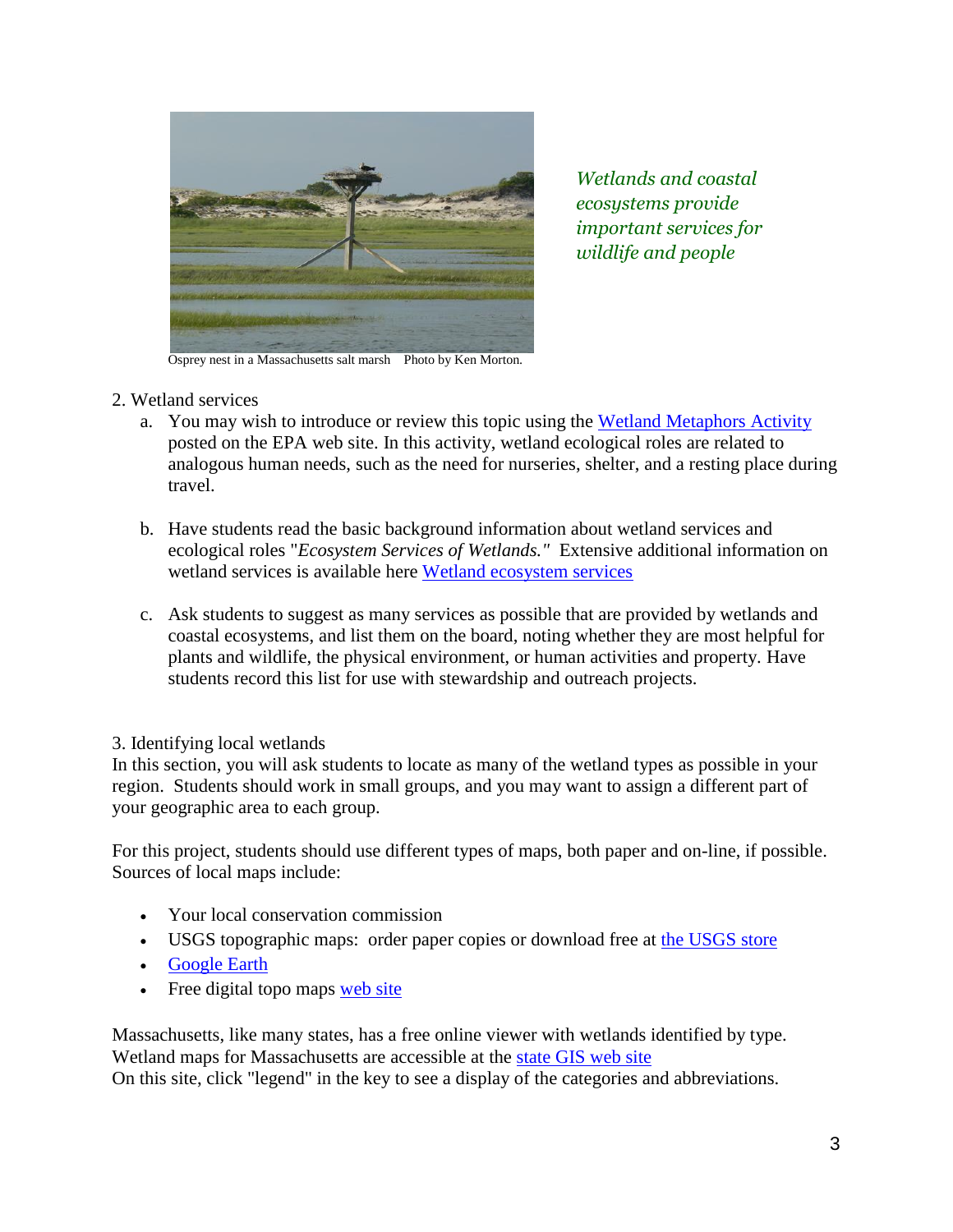

Image of "Bringing Wetlands to Market" study area from MA wetlands viewer

Try checking on line to see if your state has a wetland mapping tool. Alternatively, there is an excellent wetland mapping tool with nationwide data at the [Fish and Wildlife web site](http://www.fws.gov/wetlands/Wetlands-Mapper.html) The maps may be slow to load because of the large size of the image files.

NOAA Coastal Services Center has an [online interactive application](http://www.csc.noaa.gov/ccapatlas/) that provides access to detailed land cover classification maps for coastal areas around the US; this site also has land use change images and data for many areas

4. When students have located some examples of local wetland areas, post a map of your area in the classroom and have students indicate the locations of various wetlands on it. Discuss as a class the clearest way to present this information visually, and have the students agree on a standard format.

5. Discuss with students the possibility of adopting a local wetland to study and as a focal point for communicating about the value of wetlands to the community. See Part 4 and the Adopt-a-Wetland Field Study sections for more guidance on Stewardship and field studies.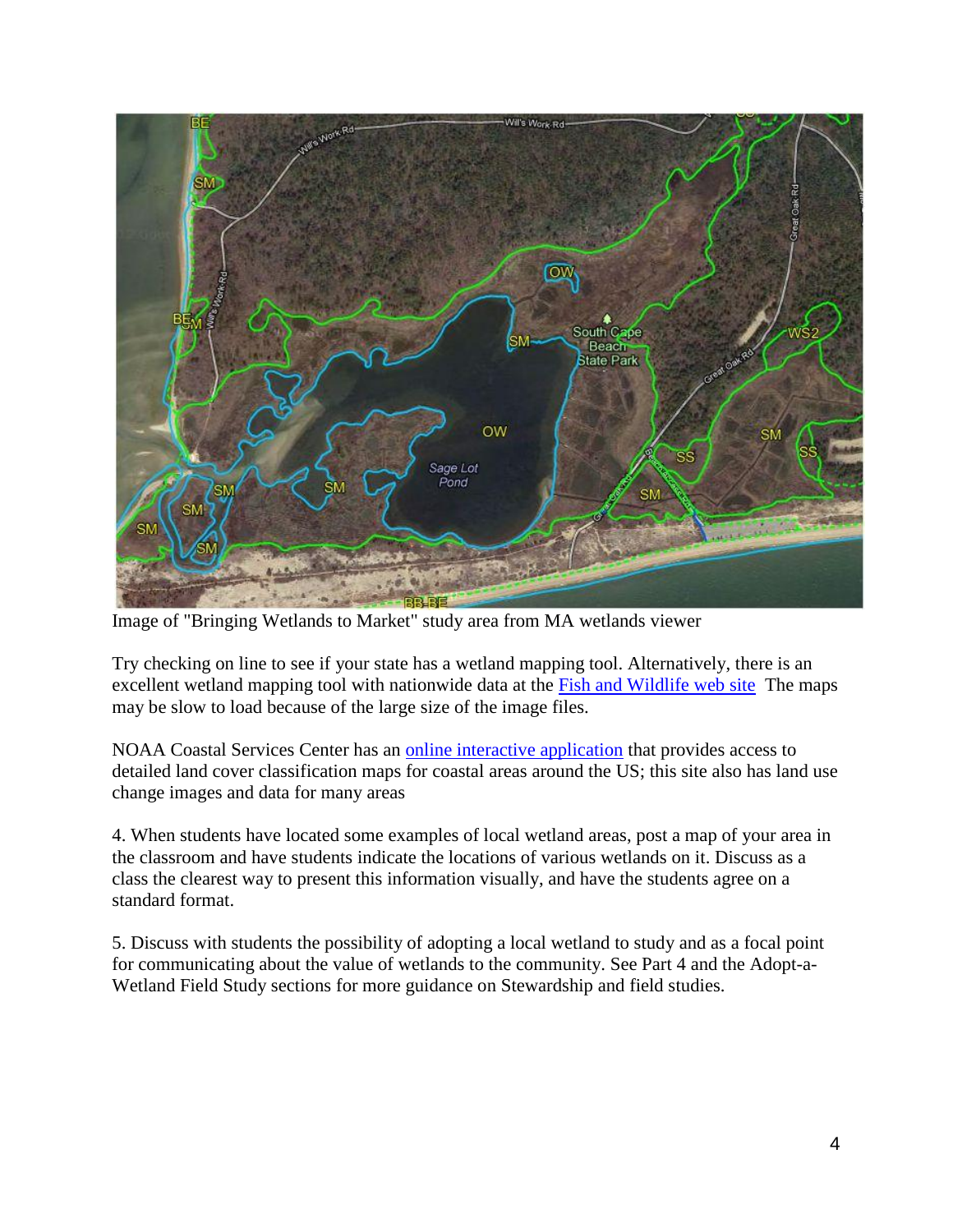5

## **Descriptions of Major Wetland Types** (adapted from *[Our Wetlands, Our World\)](http://www.coastal.ca.gov/publiced/UNBweb/owow.html)*

**Swamp** — a wetland dominated by trees. A swamp is like a wetland within a forest, and may have near-surface water. Typically about 30 percent of the area must be dominated by trees or woody vegetation to be considered a swamp. Reeds and grasses may grow along the edge of the swamp. Swamps are found in many different climates (ranging from Florida to Maine and west). pH levels are 5 to 8. Groundwater levels are high. Dissolved oxygen levels typically vary from 2 ppm to 9 ppm. Temperature is variable, based on location.

**Freshwater marsh** — a continually or frequently inundated wetland that is dominated by emergent, herbaceous (non-woody) vegetation. Marshes typically are shallow with few floating plants. Marshes may form near surface water, such as a stream. They are transition areas between land and water. pH levels are 5 to 8. Groundwater levels are high. Dissolved oxygen levels typically vary from 3 ppm to 10 ppm. Temperature is variable, based on location.

**Bog** — a peat-accumulating wetland with no significant inflow or outflow of water. Precipitation is the main water source. Groundwater level is high. Soil and water have low mineral content. High level of organic material. Highly acidic (low pH). Thick masses of sphagnum moss may be present. Dissolved oxygen levels typically vary from ND (nondetectable) to 6 ppm. Temperature is variable, based on location.

**Fen** — a peat-accumulating wetland with drainage or connections to groundwater. Supports marshlike vegetation. Mineral content in water and soil that feeds the fen is high. Groundwater level is high, and a fen occupies a low point of relief. Rich in Ca, Mg, Ma, K. Low acidity (high pH). Dissolved oxygen levels typically vary from 2 ppm to 8 ppm. Temperature ranges from 50 degrees F to 57 degrees F because of groundwater contact.







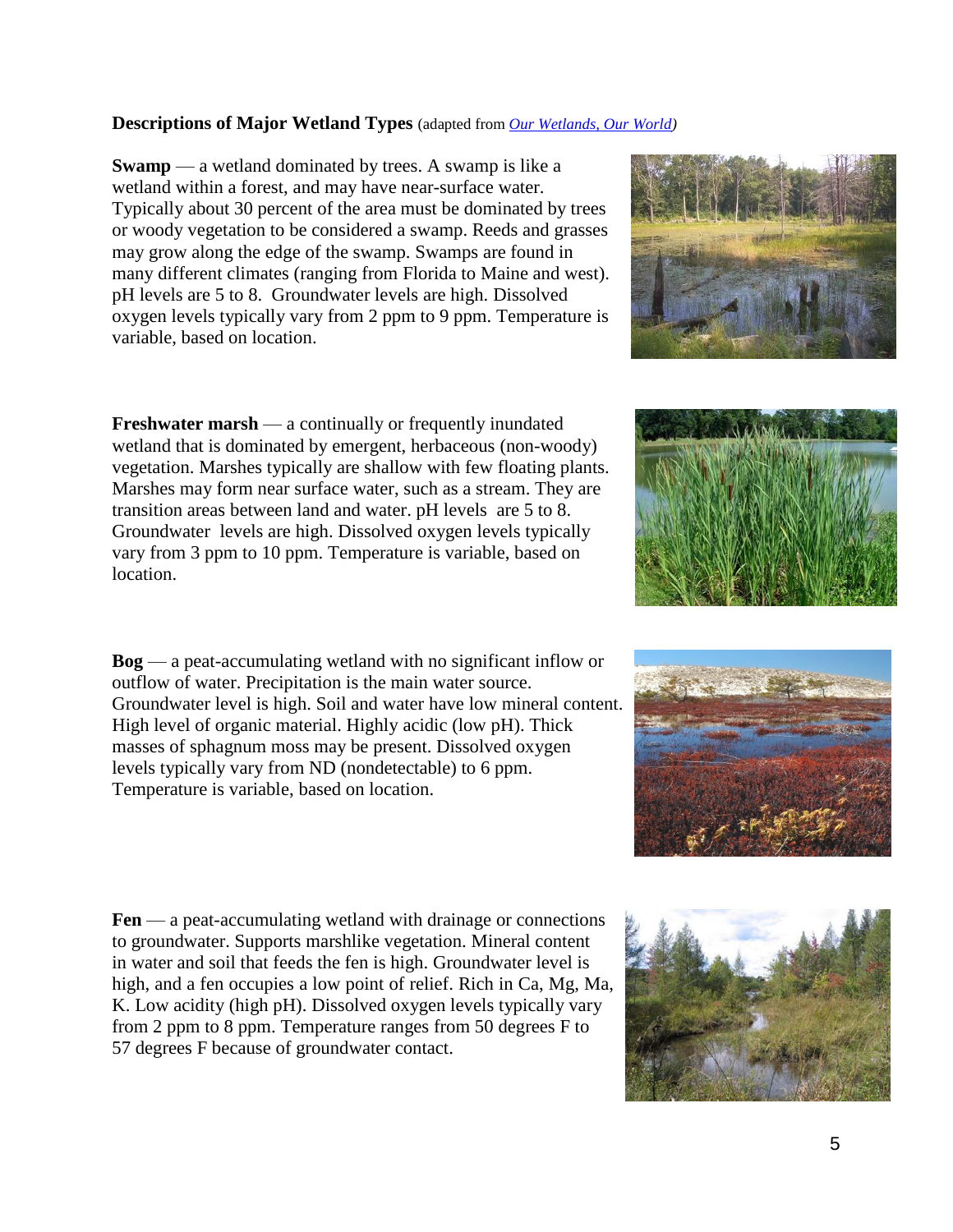**Tidal marsh or salt marsh**— a continually or frequently inundated salt water wetland that is dominated by emergent, herbaceous vegetation. Tidal marshes are typically shallow and form in transition areas between land and water, surrounding salt water bays, mouths of rivers, tidal pool areas. pH levels are 6 to 8. Groundwater levels are high. Dissolved oxygen levels typically vary from 3 ppm to 10 ppm. Temperature is variable based on location.



**Prairie potholes** — shallow marshlike ponds formed in glacial depressions, such as kettles and depressions near glacial moraines. Range from New York to Montana. Groundwater levels are high. Dissolved oxygen levels typically vary from 3 ppm to 7 ppm. Temperature ranges from 50 degrees F to 57 degrees F if fed by groundwater.



## **More information about wetland types**

"A World in Our Back Yard" excellent wetlands curriculum from EPA that includes field studies and stewardship activities; scroll down on [this page](http://www.epa.gov/gmpo/education/) to find pdfs of each chapter for free download.

[Creek Connections wetlands module](http://creekconnections.allegheny.edu/resources-modules/module-descriptions/wetlands-module-1) includes a variety of lessons and activities related to wetlands.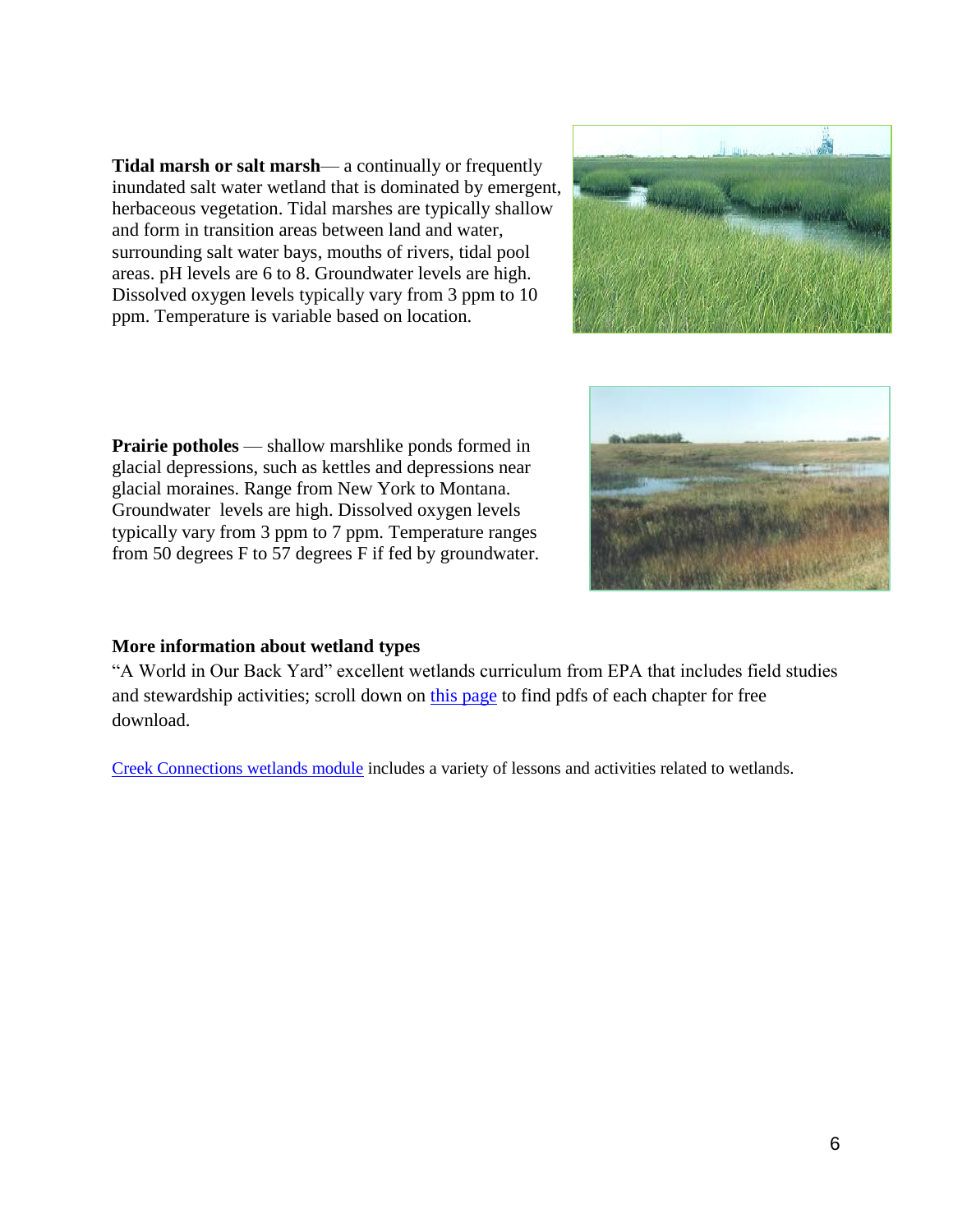## **Reading: Ecosystem services of wetlands** (adapted from *[Our Wetlands, Our World\)](http://www.coastal.ca.gov/publiced/UNBweb/owow.html)*

## **Water Filtration**

Wetlands act as filters to improve water quality. The water that flows through the watershed into wetlands contains sediment and pollutants—fertilizers, soaps, pesticides, and lawn clippings, to name a few. As water enters a wetland, it slows, which causes sediment in the water to settle out, trapping the pollutants before they reach the ocean.



Wetlands handle the pollutants in several ways. Some are buried in layers of wetland soil. Others are absorbed by plants. Within the plants and soil, biological processes can break down and convert pollutants into less harmful substances. Without the wetland, the sediment and pollutants would drain directly into the ocean. Ocean pollution as a result of runoff from land is a major environmental problem, threatening marine wildlife and human health.

## **Habitat**

Acre for acre, there is more life in a healthy wetland than there is in almost any other kind of ecosystem, even matching the high productivity of rainforests and coral reefs. Wetlands support a tremendous variety of fish, birds, amphibians, mammals, reptiles, insects, and other animals providing food and shelter for them all.

Wetland waters are nutrient-rich with phytoplankton, zooplankton, and the organic debris of decaying plants. Many species of juvenile and small fish, as well as insects and small crustaceans, feed on these nutrients. In turn, larger fish, mammals, birds, reptiles, and amphibians have a plentiful food supply. In the rich mud of a mudflat, many small animals shrimp, crabs, snails, clams, and worms—live in a submerged city of tunnels and burrows.

## **Resting and feeding sites for migratory birds**

Wetlands are havens for birds. They wade among the grasses, probing the mud for food. They swim in the open waters, scooping up fish. They soar overhead, searching the land and water for their next meal. It is estimated that 75 percent of all North American birds depend on wetlands. Migratory birds from around the world stop at wetlands to feed and breed.

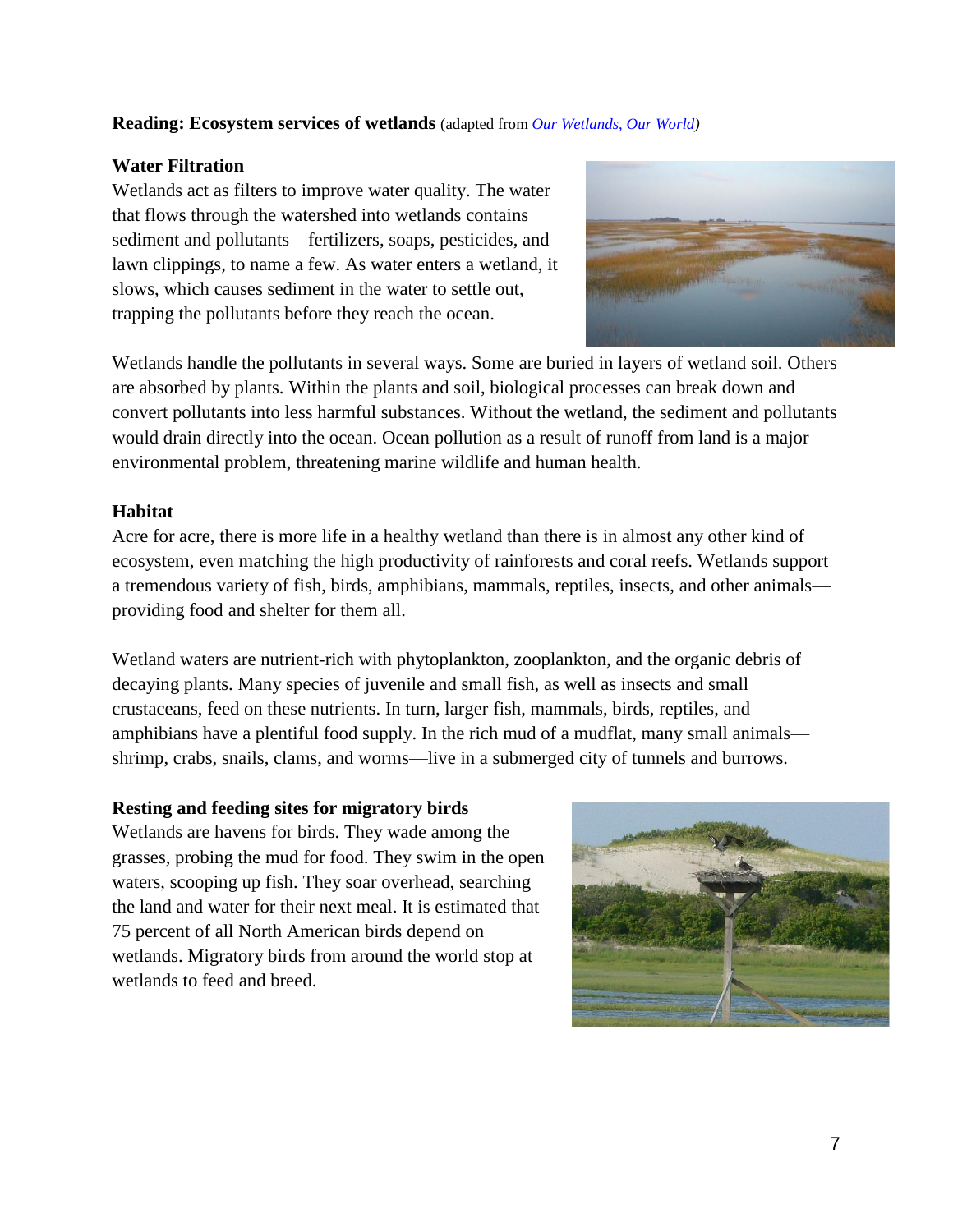## **Nurseries and fish production**

Many animal species use wetlands as nurseries. Commercially important fish and shellfish such as halibut, croaker, white seabass, scallops, oysters, and shrimp live in or return to wetlands annually to spawn. Larval and juvenile fish develop in the wetlands until they grow strong enough to venture out into the ocean. Many birds build their nests among marsh plants, and in the wetlands chicks learn to fly and to forage for food. The thick vegetation and shallow water found in wetlands provide good places to hide from predators, and the rich sources of food provide energy for young animals to grow.



Many species that depend on wetlands to survive have suffered great losses over the years as wetlands have disappeared. More than one-third of endangered and threatened species in the U.S. spend at least a portion of their lives in a wetland ecosystem.

#### **Flood control**

Like sponges, wetlands absorb, store, and release water. They provide a buffer against flooding by absorbing and retaining high water levels. Besides acting as a buffer system against flooding, wetlands regulate water flows through watershed systems. During storm events, wetlands can desynchronize the timing with which surges from a storm event enter a main stem from different tributaries. Water stored in wetlands help maintain base streamflow during dry periods and also release water to the groundwater system, facilitating recharge.

## **Erosion control**

Storage and filtration of water by wetlands reduces downstream erosion and sedimentation, protecting both the natural and man-made environment. Wetlands also absorb the destructive force of waves and currents, protecting coastal and riparian areas. The roots of wetland plants stabilize soil and keep it from being washing away.

## **Biological Productivity and Diversity**

Like coral reefs and rainforests, wetlands are efficient natural factories that turn sunlight into biomass at a rapid rate. This biological productivity provides the base for complex food chains and habitats, and accounts for the great diversity of life in wetlands. This abundance of life helps the wetland reduce erosion, feed wildlife, and fill our plates.